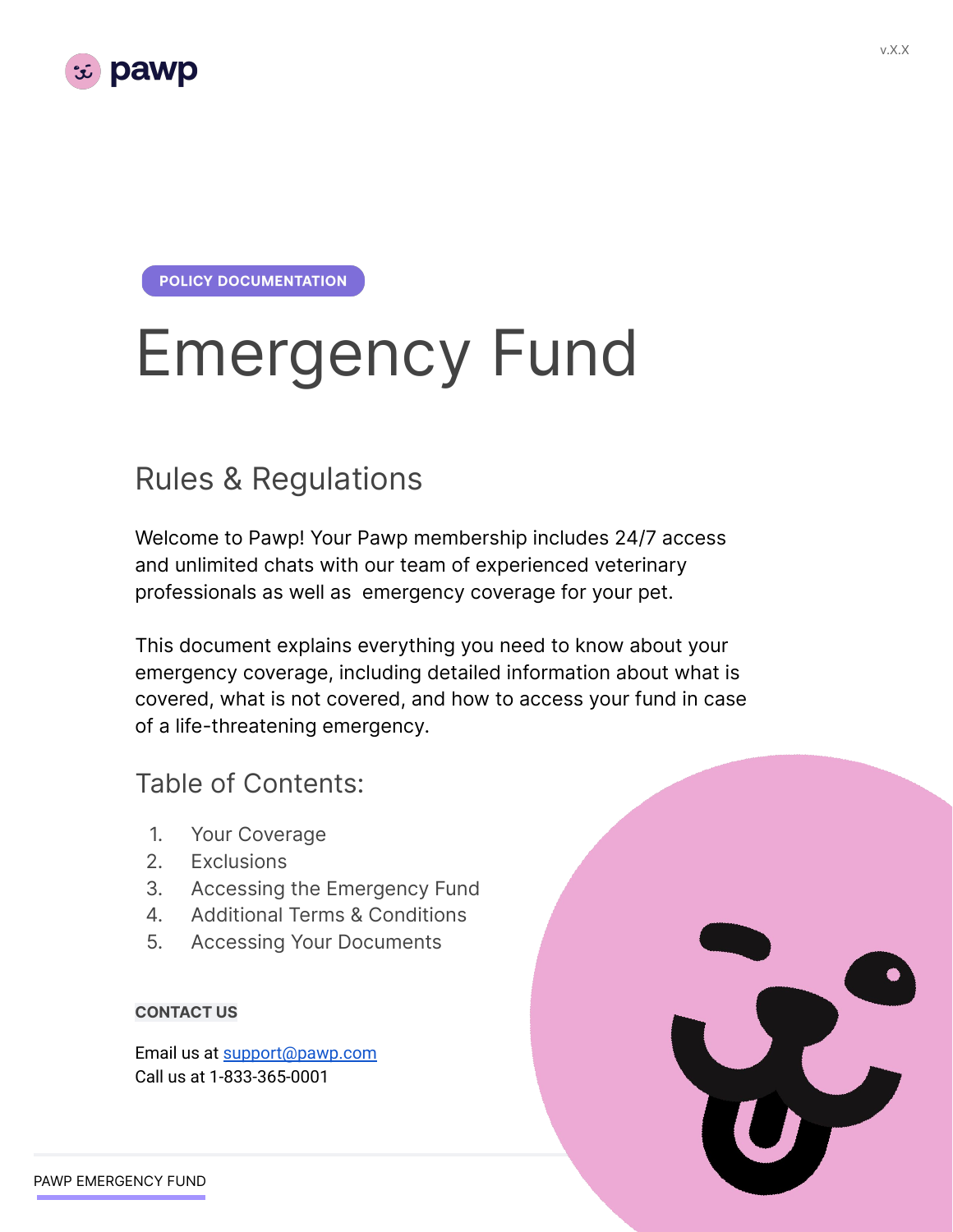



### Coverage

#### Included In Coverage

The emergency fund provides up to \$3,000 towards one pet emergency per year. An emergency is defined as a life-threatening situation as confirmed by a Pawp veterinary professional, based on the signs and symptoms that the animal is exhibiting.

Emergencies include, but are not limited to:

- Toxic Ingestion
- Choking & Difficulty Breathing
- Severe Blockages

*The examples above are not an exhaustive list and every emergency must be deemed as such by Pawp's veterinary professional team via video call.*

Pawp members are required to contact a Pawp veterinary professional by video conference immediately upon belief that the pet is experiencing an emergency. The pet must be visible within the video in order for a Pawp veterinary professional to determine if and to what extent there is an emergency. This is determined based on the signs and symptoms exhibited by the pet that would qualify as an emergency.

#### Pre-existing Conditions

All pets are covered in the event of a life-threatening emergency, even if that emergency relates to a pre-existing condition. The fund cannot be used to cover a planned surgery or scheduled appointment related to the pre-existing condition. The fund can be used to cover emergency care related to a pre-existing condition.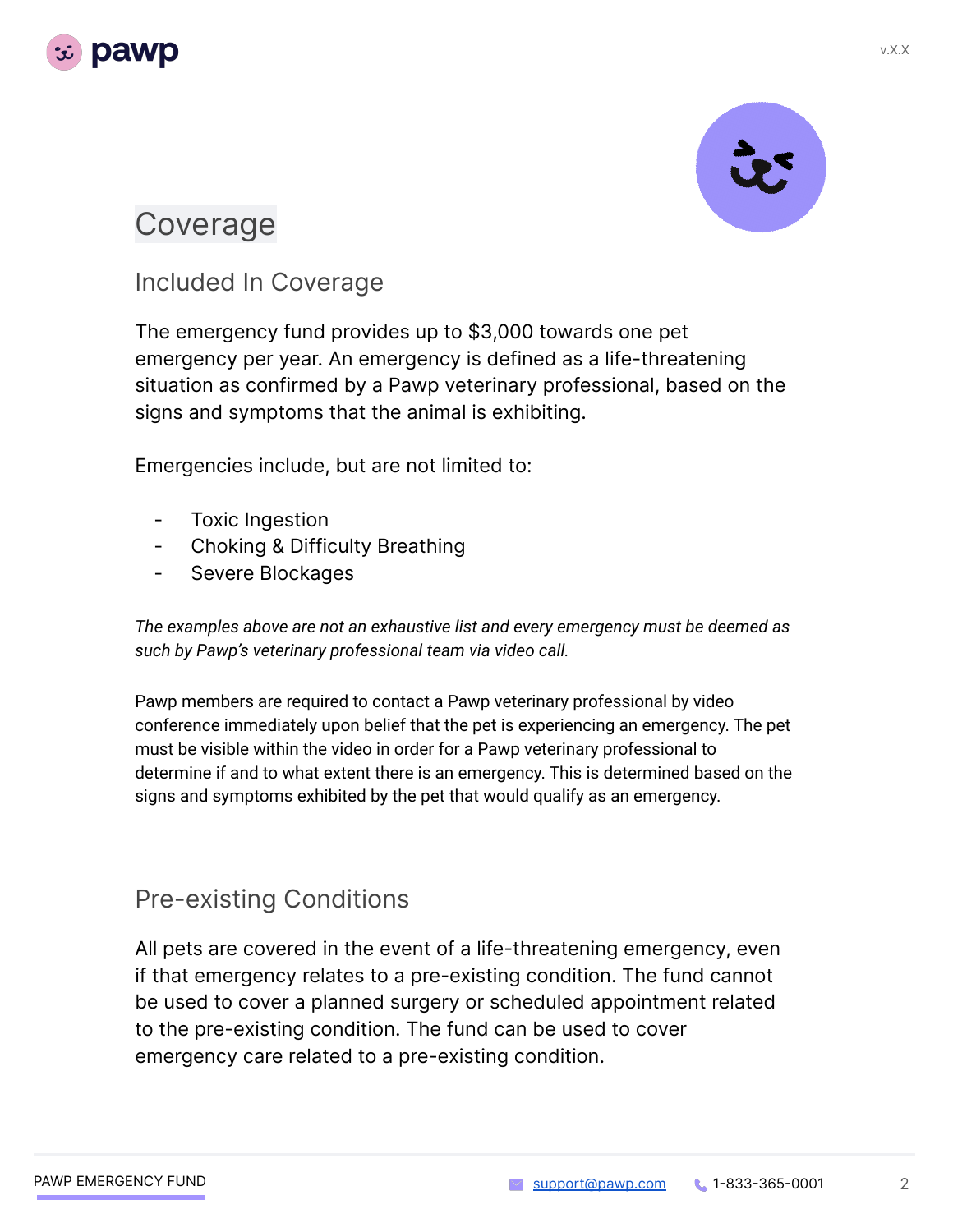

# U.

# Coverage (Cont.)

#### Excluded from Coverage

Please find below a list of exclusions from emergency fund coverage.

- Emergencies that occur prior to the conclusion of the 14-day waiting period.
- Emergencies where the member has failed to take the pet to a veterinary provider within 8 hours after emergency fund activation by a Pawp veterinary professional to seek emergency care.
- Preventative care, including, but not limited to:
	- Wellness exams or tests
	- Preventative treatment, including tests or diagnostic procedures
	- **Vaccinations**
	- Parasite prevention
	- Spaying or neutering
	- Grooming and dematting
- Any scheduled appointments for routine check-ups or anticipated procedures, or any scheduled surgery or elected procedure.
- Emergencies that have not been deemed as such by a Pawp veterinary professional via video call.
- Cremation costs or memorabilia
- Boarding or daycare
- Treatment for illness related to the teeth and/or gums, unless endodontic treatment for dental injuries directly from a covered emergency.
- Cost of treatments for follow-up care after an emergency, including scheduled appointments for additional procedures related to the emergency.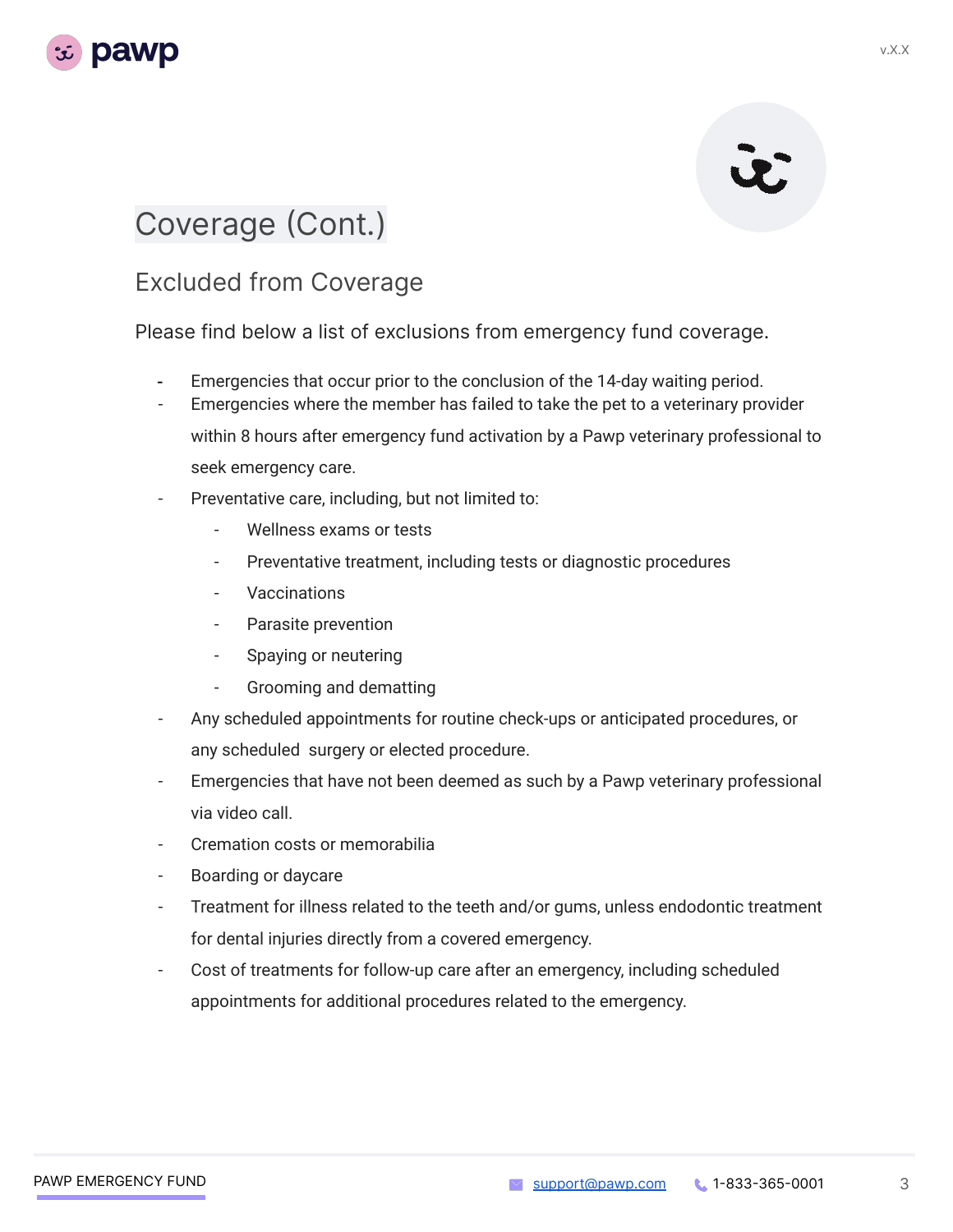

# Coverage (Cont.)

#### Excluded from Coverage

- Treatment for injury or illness caused by the aggressive actions of another animal caused by deliberate endangerment of the member's pet, including but not limited to organized fighting.
- Treatment for injury or illness caused by persistent neglect of the animal.
- Treatments for any Illness for which a vaccine is available for the Member's Pet to prevent such Illness and for which vaccination is both recommended by a Veterinarian and rejected by the Member.
- Costs for any Treatment for:
	- Prosthetic limbs and devices:
	- Organ transplants;
	- Genetic/chromosome testing;
	- Vaccinations:
	- Deworming;
	- Routine check-ups;
	- X-rays or ultrasounds unrelated to an Emergency;
	- Prescription medications unrelated to an Emergency;
	- Non-emergency surgeries;
	- Follow-up appointments after an Emergency;
	- Emergencies arising from or in any way related to Pet breeding or pregnancy issues, including but not limited to nursing, neonates, and weaning.
- Costs for any Treatment arising from or in any way related to:
	- avian, swine, or any other type of influenza or any mutant variation;
	- intentional slaughter by, or under, the order of any government or public or local authority;
	- epidemics or pandemics as declared by the U.S. Department of Agriculture.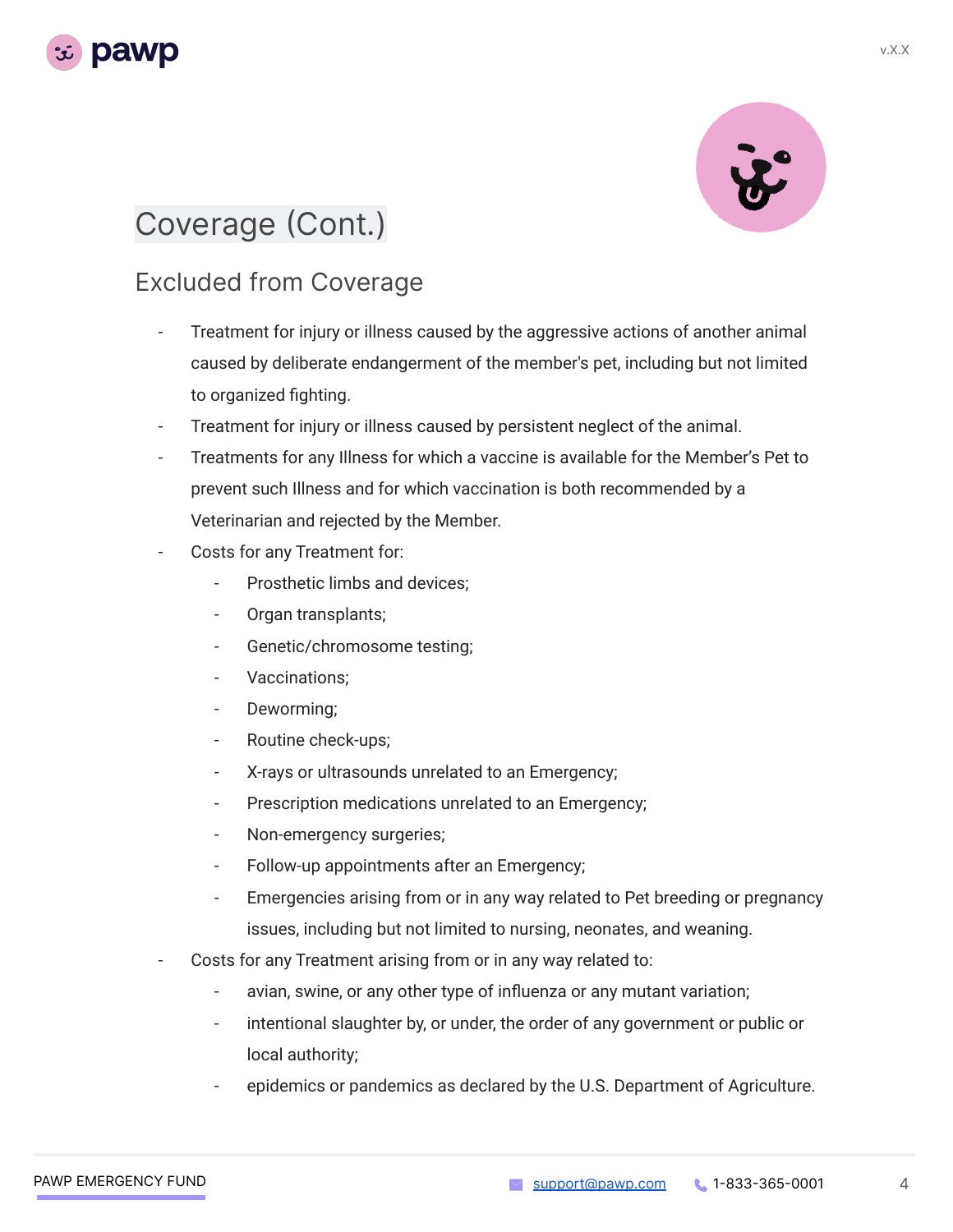



If you believe that your pet is having a life-threatening emergency and need to access your emergency fund, please complete the following steps:

- 1. Sign in to your Pawp account [here](https://pawp.com/auth/login/).
- 2. Select Talk To A Pro on the right-hand corner of the page and make your way to our urgent care line.
- 3. In order to determine the emergency, you are required to video call our veterinary professionals. Ultimately, it is at the discretion of our veterinary professionals to determine if your pet needs immediate care and qualifies for the emergency fund. Each situation and pet is unique, and determining the emergency depends heavily on breed, age, weight and other characteristics. You will not have access to the emergency fund if the pet has been admitted prior to contacting one of our vets for funds.
- 4. After the emergency is confirmed, our team member will instruct you to go to the closest emergency clinic or a vet clinic of your choice immediately. You must take your pet to the emergency clinic within 8 hours of referral in order to have access to your fund. Please note, you can go to any licensed veterinary clinic of your choice, it does not need to be an emergency clinic.
- 5. When you arrive at the clinic, you should admit your pet for care. At certain clinics, you may be asked for a deposit upfront, which you'll be responsible for providing. The deposit will be reimbursed in parallel with your final invoice reimbursement.
- 6. Upon completion of the emergency treatment for the pet, you'll be asked to provide payment for the care. We no longer provide this payment directly to the clinic, so as the pet owner you will be responsible for providing payment for your pet's emergency care.
- 7. To apply for reimbursement, please complete our [Emergency Reimbursement](https://docs.google.com/forms/d/1NuqnwLjxZZW5JjatYngC-KJGI_TliM7tg-EnuX_ZboE/edit) [Application Form](https://docs.google.com/forms/d/1NuqnwLjxZZW5JjatYngC-KJGI_TliM7tg-EnuX_ZboE/edit) within 7 days of discharge. Please make sure to submit up-to-date contact information for your clinic. Incorrect information may cause delays in processing your application. We will review your application within 5 business days of receipt and if approved, you'll be provided reimbursement via e-check or ACH payment.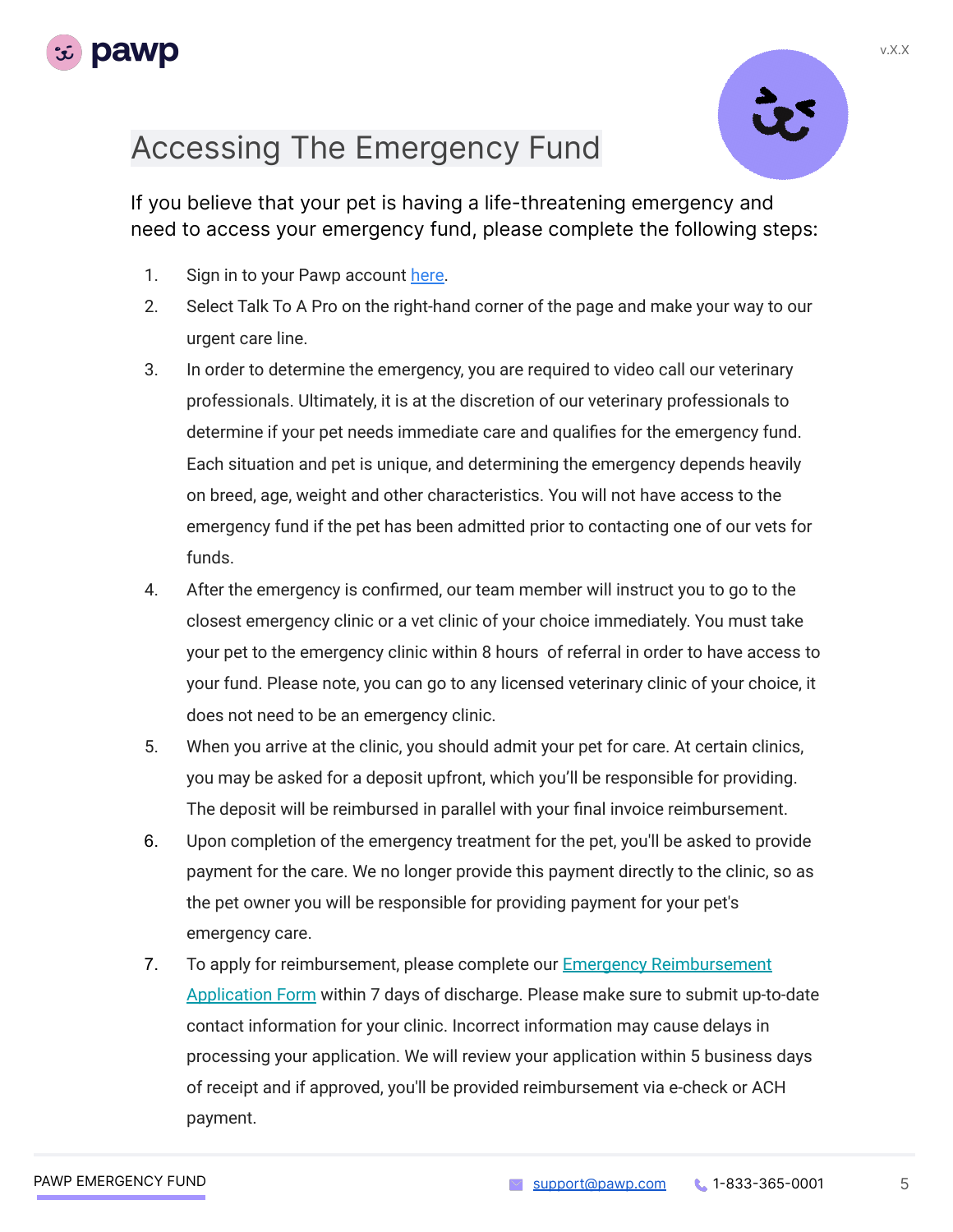

# Accessing The Emergency Fund

Please note, you must contact our veterinary professionals prior to visiting an emergency clinic for a complete assessment and referral. Unfortunately, we cannot provide payment for your vet bill without a referral from one of our veterinary professionals.

## Additional Terms & Conditions

Please see the terms and conditions of your emergency fund below:

- There is a 14-day mandatory waiting period upon starting your Pawp membership before the emergency fund is available to you. If you have just signed up and our team member determines you are having an emergency and need immediate care for your pet, the \$3,000 fund will not yet be at your disposal. If you cancel and reactivate your account, you will have a mandatory 14-day waiting period after reactivating. Please note, you do have access to our team of veterinary professionals via chat and video during the waiting period.
- The emergency fund is only available to you if monthly payments are made continuously and without interruption. If the payment method we have on file for you fails, you will lose access to your emergency fund. If you cancel your account, you will lose access to your fund. You can update your payment method [here](https://pawp.com/app/account/membership/).
- If you suspect your pet is having a life-threatening emergency and needs immediate care, you must consult our veterinary professionals before gaining access to your emergency fund. All emergencies must be assessed and referred by one of our veterinary professionals through the Pawp platform. You can talk to a team member [here](https://pawp.com/app/account/clinic/). A live face to face video call is mandatory to determine if it is an emergency or not.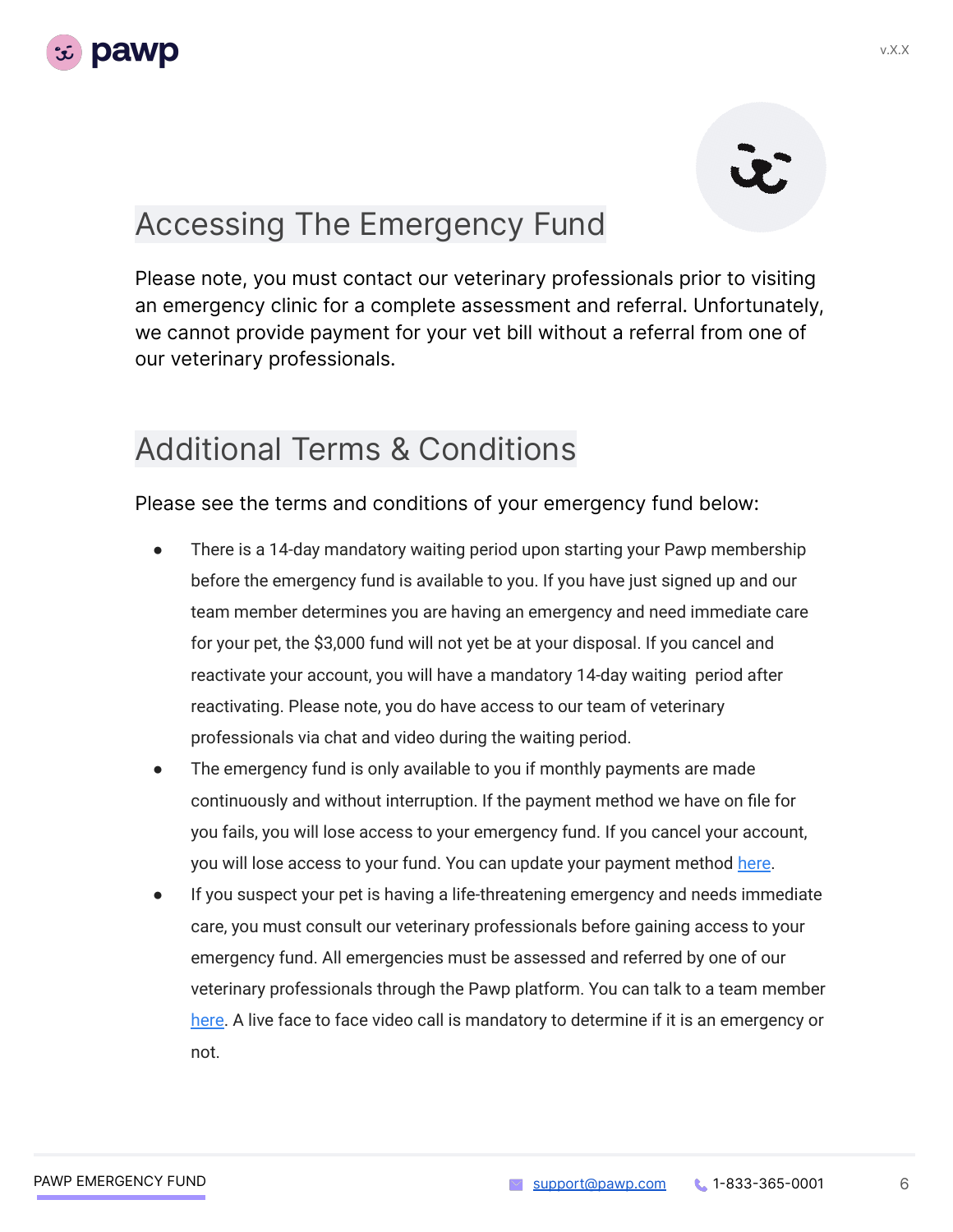



## Additional Terms & Conditions

- The Emergency Fund only pays for the initial emergency care. All other follow up care is at the expense of the pet owner.
- Clients can not access any funds if the pet has been admitted prior to contacting one of our veterinary team for funds.
- You have up to a maximum of 8 hours to take your pet to an emergency clinic or any vet clinic of your choice after being referred by our veterinary professionals. If you exceed the 8 hour period to use your emergency funds, the funds will not be released for your pet's care.
- You may be required to provide proof of ownership of your pet in the form of a pet license or registration.
- Your emergency fund is non-transferable to other parties and their pets.
- Funds are restricted to a one-time pay-out regardless of the amount but up to \$3,000.
- The Pawp Emergency Fund only covers cats and dogs, no other animals.
- Some clinics require a deposit before accepting your pet for evaluation. Pawp cannot provide the deposit for you, however, upon receiving the final invoice, the deposit will be included in the final payment issued by Pawp. This means whatever deposit you left upon checking in will be credited back to your account at the discretion of the clinic.
- You will not qualify for the Pawp Emergency Fund if our veterinary professionals have previously recommended a visit to your vet clinic and you failed to comply. Waiting to take your pet in for medical care can result in an unnecessary emergency for your pet and we do not support medical negligence. No other form of medical negligence will be accepted.
- You can take your pet to any veterinary clinic located within the United States.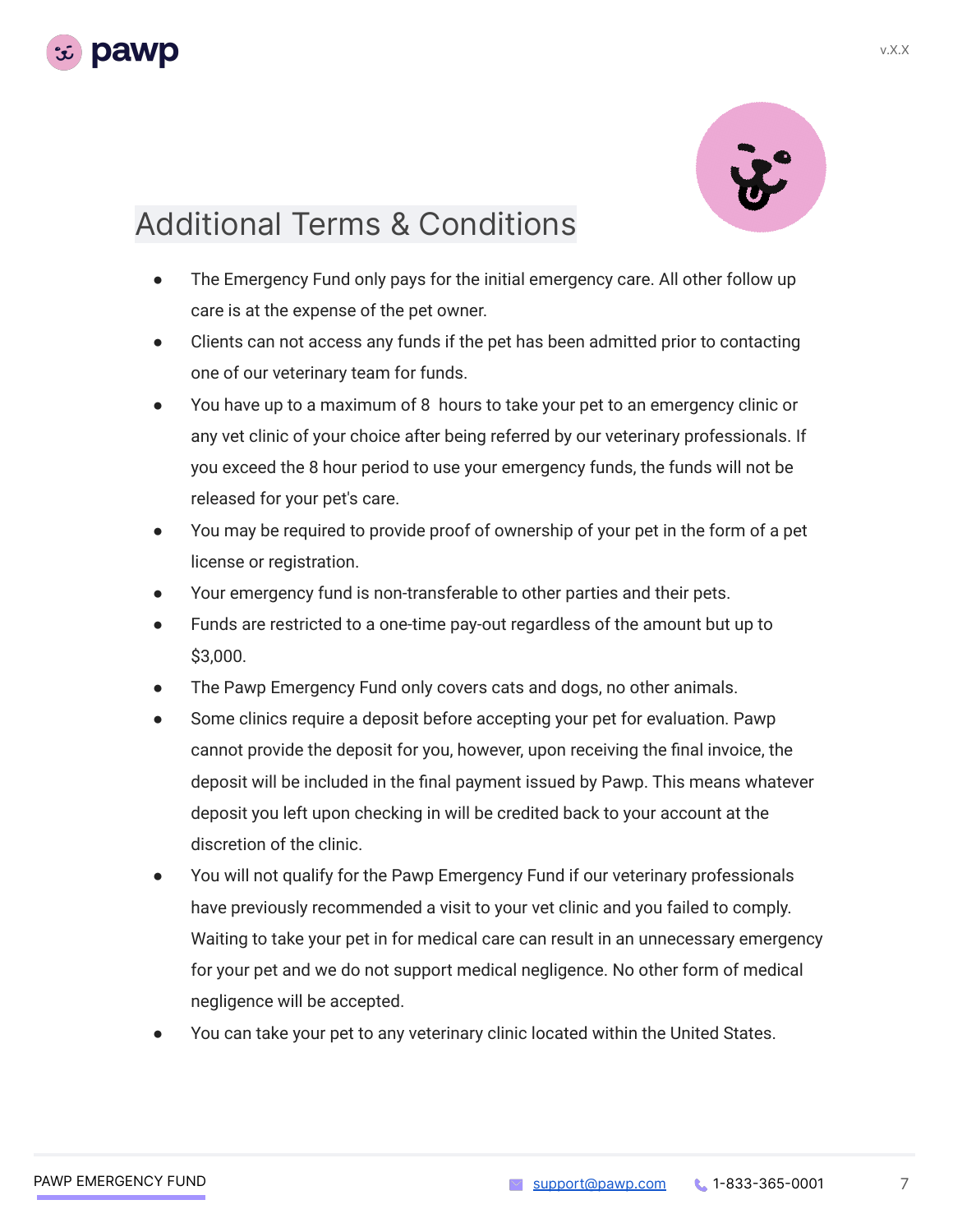



## Additional Terms & Conditions

- The emergency fund will not cover additional costs associated with euthanasia, such as cremation or memorabilia.
- We do not cover emergencies associated with breeding or pregnancy issues.
- In order to gain access to your emergency fund, we require completed profiles for all of your pets with their name, age, weight, breed, and a clear photo. If this information is missing, you will not have access to your emergency fund.
- We pay for any immediate life-threatening emergency vet service required.
- We require a copy of the Emergency invoice and treatment notes, along with your clinic information uploaded to our [Emergency Reimbursement Application Form.](https://docs.google.com/forms/d/1NuqnwLjxZZW5JjatYngC-KJGI_TliM7tg-EnuX_ZboE/edit)
- Cancellations:
	- A Pawp member can cancel their Pawp membership at any time. The member will lose access to the emergency fund once their final payment term is complete.
	- Pawp reserves the right to cancel a membership if:
		- The member fails to provide the monthly membership fee.
		- The membership was obtained through fraud, misrepresentation or concealment.
		- The member has been found by a licensed veterinary professional to have grossly mistreated and/or abused the pet.

### Accessing Your Documents

For members residing outside of New York, the Pawp Emergency Fund Policy can be accessed in your [user dashboar](https://pawp.com/app/emergency-fund/)d.

For New York based members, your Pawp Emergency Fund Policy document can be accessed in your [user dashboard](https://pawp.com/app/emergency-fund/).

Our complete terms & conditions [can be found here](https://pawp.com/tos/).